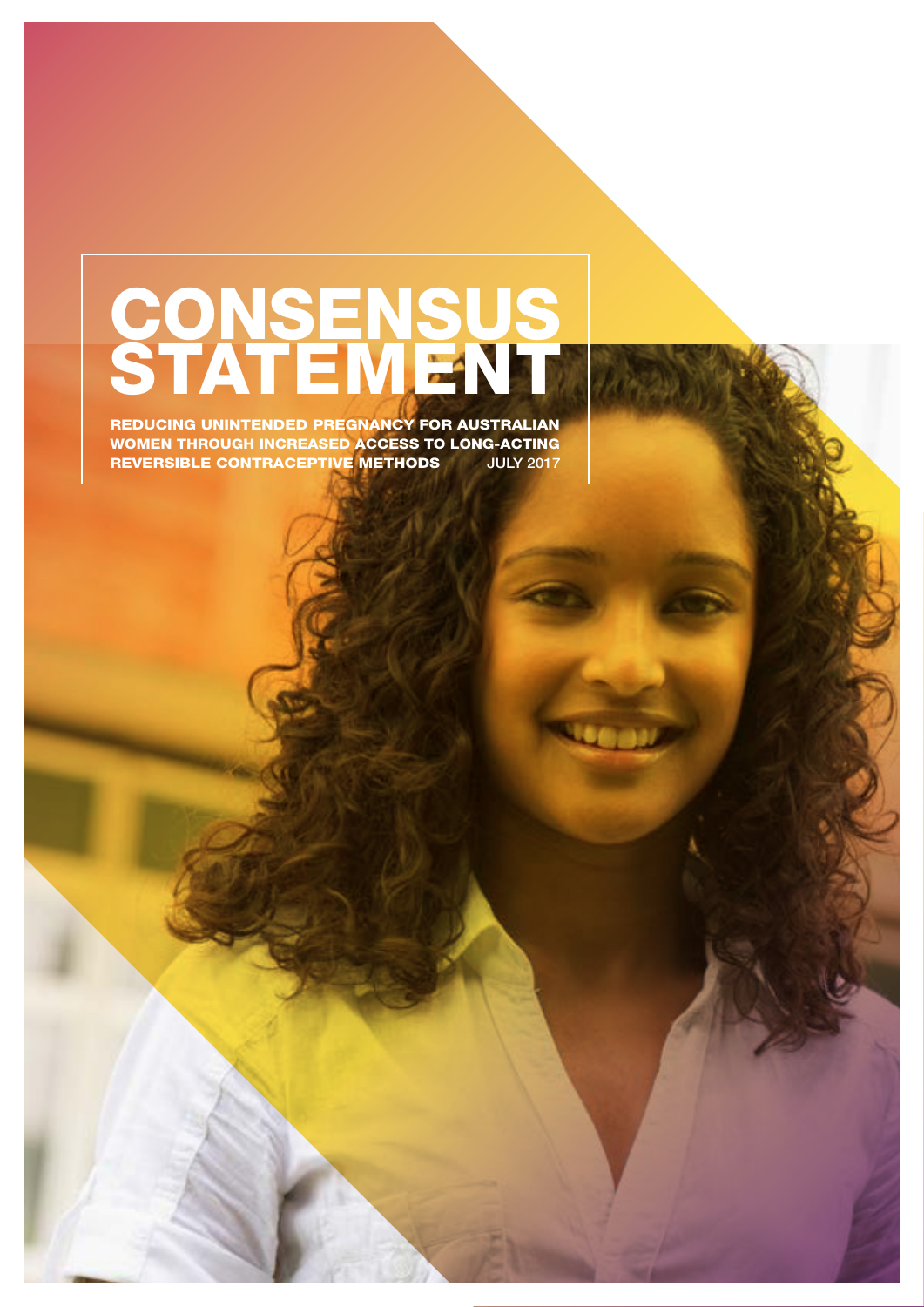### GOAL:

TO REDUCE UNINTENDED PREGNANCY FOR AUSTRALIAN WOMEN THROUGH INCREASED ACCESS TO LONG-ACTING REVERSIBLE CONTRACEPTIVE (LARC\*) METHODS.

# THIS CONSENSUS STATEMENT IDENTIFIES:

- goals for effective and equitable contraceptive management
- current priorities for action
- recommendations for action to progress these priorities.

It reflects the views expressed by participants in a workshop facilitated by the Australian Healthcare and Hospitals Association on 19 May 2017, with representation from health consumers, health professionals, experts in the field and service providers, under the guidance of a Steering Committee.

\*For the purpose of this work, reference to LARC methods specifically means the progestogen only implant and hormonal and copper intrauterine devices (IUDs), and not progestogen depot injections.

# DISCLAIMER

The development of this consensus statement and communication was supported by funding from Merck Sharp & Dohme (MSD).

MSD, Bayer and Medical Industries participated in the stakeholder forum as observers.

# **CONTENTS**

| Background                 | 4  |
|----------------------------|----|
| Goals                      | 10 |
| <b>Priorities</b>          | 11 |
| Recommendations for action | 11 |
| Acknowledgements           | 14 |
| Endorsements               | 15 |
| References                 | 16 |
|                            |    |

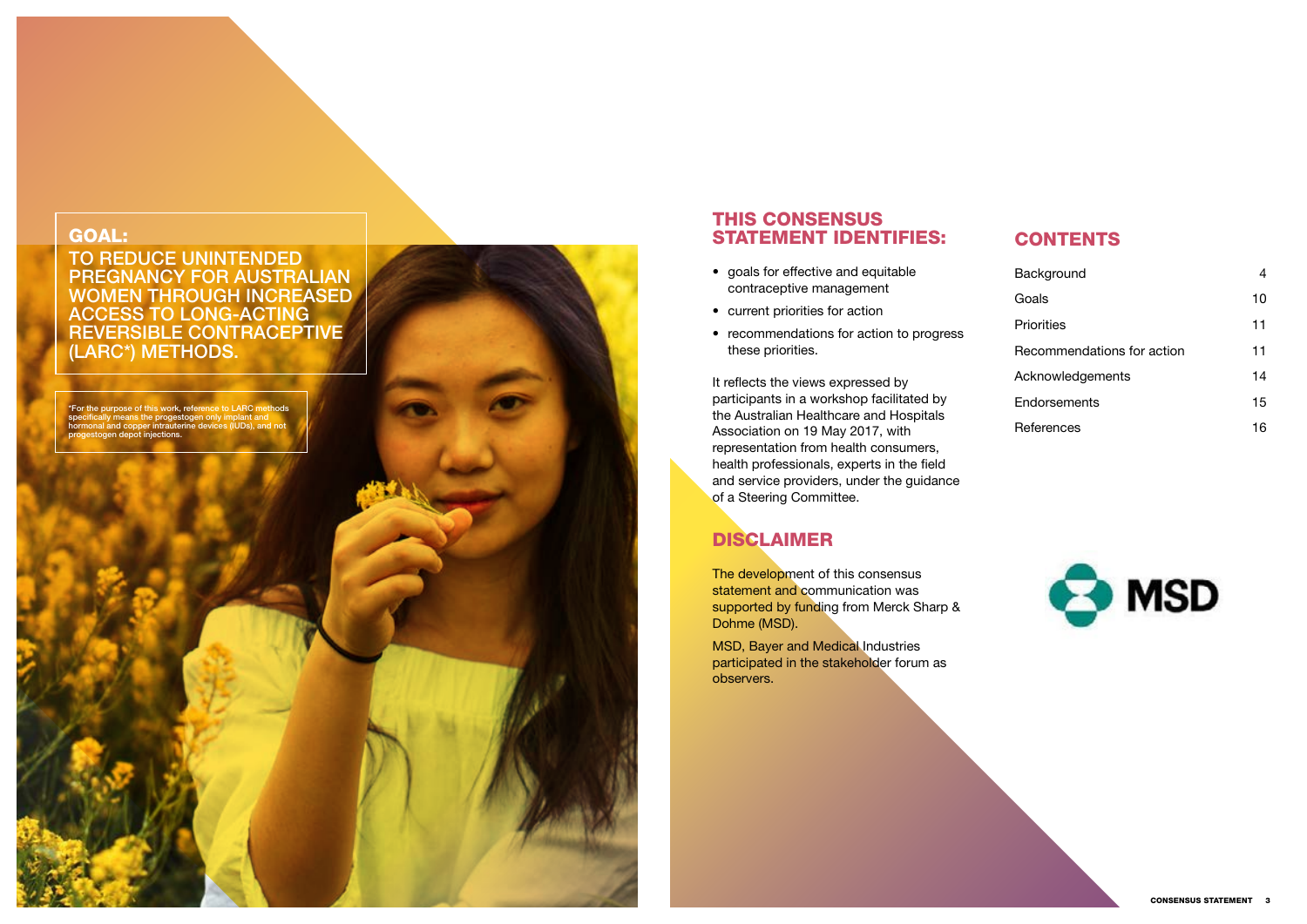Unintended pregnancies are those that are unexpected, mistimed or unwanted. An estimated 40-50% of Australian women have had an unintended pregnancy during their reproductive lives, $1,2$  with rates disproportionately high among those who had experienced sexual coercion, were socioeconomically disadvantaged and/or were living in a rural area. For the men involved, being born overseas was an additional factor associated with an increased rate of unintended pregnancy.<sup>2</sup>

# UNINTENDED PREGNANCY IS A SIGNIFICANT HEALTH ISSUE FOR AUSTRALIAN WOMEN.

There are several options for women facing an unintended pregnancy: parenting (with a partner or alone), adoption, foster care or abortion. It has been estimated that 80,000 abortions occur each year in Australia.<sup>3</sup> The potential repercussions of an unintended pregnancy vary across social and cultural settings,<sup>4</sup> but the social, psychological, physical, educational and economic impacts can be significant, for example:

- Women who experience unintended pregnancy are at a greater risk of negative mental health outcomes and experiencing physical abuse while pregnant.<sup>4,5</sup> Evidence suggests unintended childbearing is associated with a significantly increased risk of maternal depression, anxiety and a decline in psychological well-being or psychosocial conditions.4
- Women who experience unintended pregnancies may be more likely to have negative health behaviours during pregnancy, tend to initiate prenatal care later and are less likely to breastfeed.5
- Children born to mothers whose pregnancies were unintended are less likely to benefit from positive parent-child relationships. They are more likely to have poorer mental and physical health and poorer educational and behavioural outcomes.5,6
- Unintended pregnancy in adolescence can interfere with a woman's pursuit of education, while the ability to plan pregnancies is associated with attainment of education, participation in the workforce, increased earning power and a reduced gender pay gap.6

While Australian women were early adopters of the pill, there are still high levels of use despite more effective options now being available. It has been estimated that 33% are using oral contraceptives, 30% condoms and 19% sterilisation as their primary contraceptive method.<sup>8</sup>

# CONTROL OVER WHEN OR IF TO CONCEIVE IS A PREREQUISITE FOR WOMEN'S EQUALITY OF OPPORTUNITY.

The release of the oral contraceptive pill in Australia in 1961 led to a momentous change in women's lives, giving them freedom to avoid unintended pregnancies and plan parenthood. With control over their reproductive future, more women entered the workforce and this led to ongoing social change towards equal pay for equal work and freedom from discrimination.7

#### WOMEN NEED TO BE SUPPORTED TO MAKE AN INFORMED CHOICE.

There is a range of contraceptives available in Australia, with variations in effectiveness, ease of use, cost, side effects and satisfaction.

The priorities, needs and preferences of individual women need to be promoted in contraception decision-making.9

#### THE HEALTH, EDUCATION AND SOCIAL SYSTEMS NEED TO ENABLE WOMEN TO EXERCISE THEIR CHOICE EQUITABLY.

Policy, regulatory, workforce and funding factors within the health, education and social systems can enable or hinder women to exercise informed choice in contraceptive decision-making. These need to support equitable access.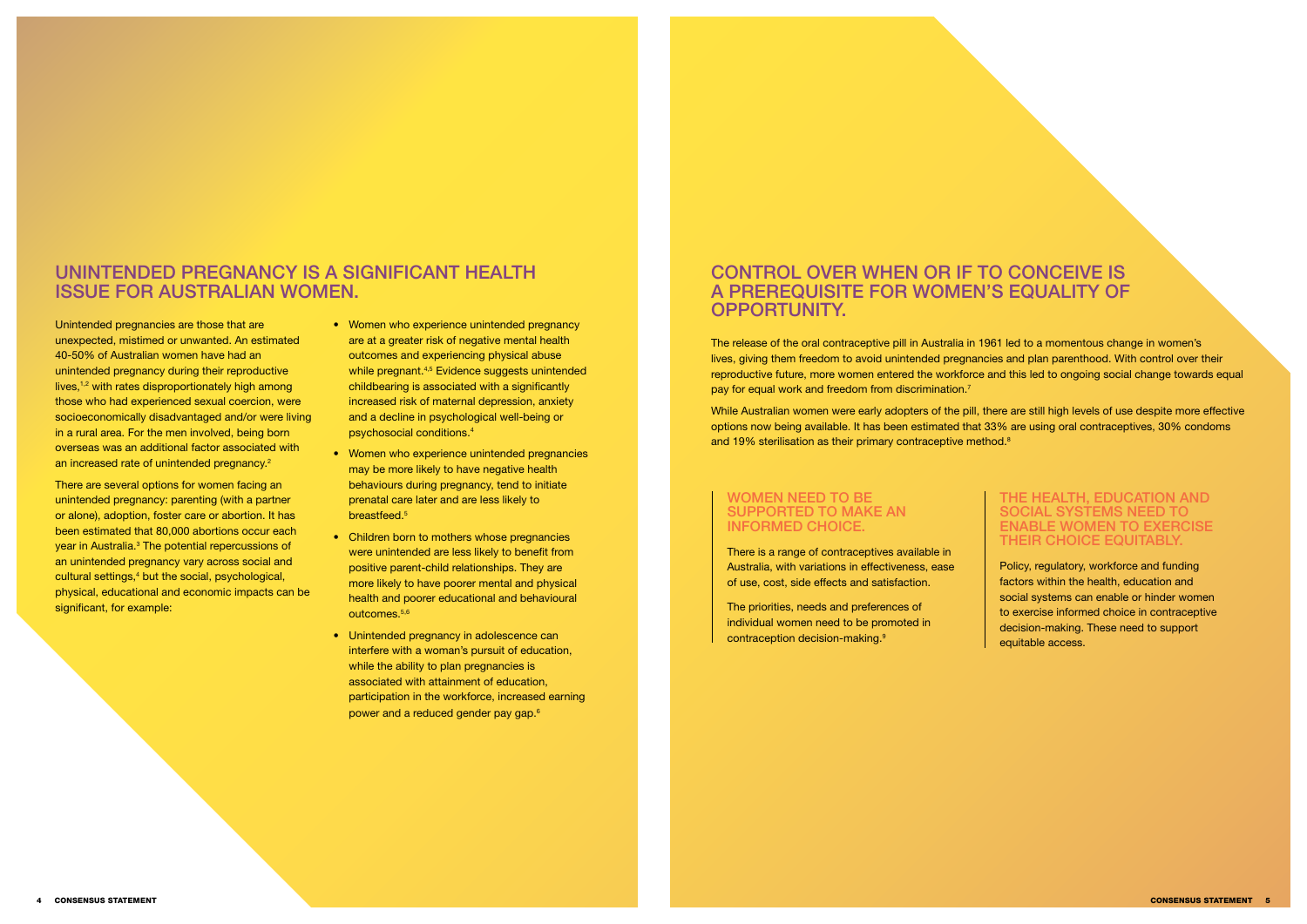

# DESPITE WIDESPREAD CONTRACEPTION USE IN AUSTRALIA, UNINTENDED PREGNANCIES STILL OCCUR.

Inconsistent contraceptive use plays a major role in putting women at risk of unintended pregnancy. Sixty percent of Australian women who have had an unintended pregnancy were using at least one form of contraception, with the oral contraceptive pill the form most frequently cited (43%), followed by the condom (22%). 1 Failure of contraception with oral contraceptive pills is largely attributable to the requirement for daily pill-taking.

#### THE USE OF LARC METHODS IS WIDELY SUPPORTED, IN AUSTRALIA AND INTERNATIONALLY.

Clinical guidelines, key opinion leaders and peak bodies, in Australia and internationally, recommend increasing the use of LARC methods as the most effective reversible contraceptive, within the context of informed choice.10-13 The use of LARC methods is supported as a public health priority.<sup>14</sup>

#### SOME CONTRACEPTIVE METHODS ARE MORE EFFECTIVE THAN OTHERS.

Misinformation about LARC methods is a major barrier to women choosing them (e.g. the availability of different types of contraception, how LARC methods work, the perceived lack of suitability for young women or nulliparous women, changes to bleeding patterns with LARCs, and the reversibility of their activity).<sup>15</sup>

A key way to reduce unintended pregnancy is to use more effective, less user-dependent methods of contraception, such as the long-acting reversible contraceptive (LARC) methods (implant/IUDs).\*

However, when women are provided with comprehensive, accurate, unbiased counselling, LARC methods are preferred and have been shown to have the highest rates of satisfaction and 12-month continuation compared with other combined hormonal methods (e.g. oral contraceptive pill, vaginal ring).<sup>16</sup>

There is international evidence that LARC methods are more cost effective (to the health system) than oral contraceptives and male condoms, as typically used, and this is not sensitive to modest changes in discontinuation rates, failure rates, duration and frequency of follow-up consultations, and/or ingredient costs.<sup>17</sup>



#### ONCE CHOSEN, WOMEN OF ALL REPRODUCTIVE AGES REPORT HIGH LEVELS OF SATISFACTION WITH LARC METHODS.

#### THERE ARE ECONOMIC BENEFITS TO SUPPORTING INCREASED ACCESS TO LARC METHODS.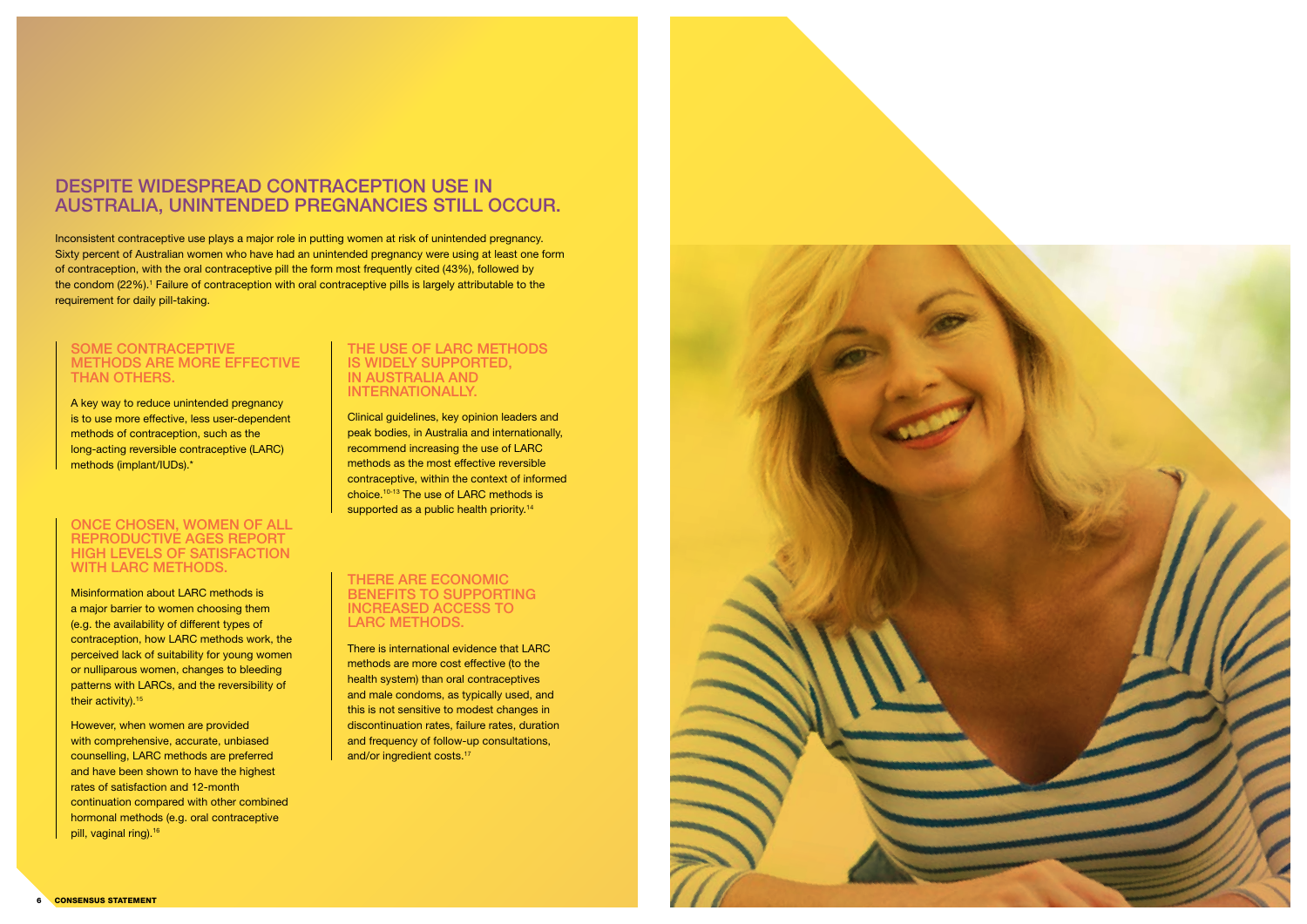# UPTAKE TO LARC METHODS REMAINS LOW IN AUSTRALIA RELATIVE TO COMPARABLE COUNTRIES. REDUCING UNINTENDED PREGNANCY THROUGH INCREASED ACCESS TO LARC METHODS REQUIRES FOCUS ON HEALTH SYSTEM ENABLERS.

### KEY BARRIERS TO EQUITABLE ACCESS TO EVIDENCE-BASED CONTRACEPTIVE MANAGEMENT IN AUSTRALIA INVOLVE:

#### CONTRACEPTIVE KNOWLEDGE

Misconceptions persist around the use of LARC methods, for both health professionals and women. These may relate to such concerns as their appropriateness in certain populations (e.g. outdated beliefs that 'IUDs shouldn't be used in nulliparous women' or young women, 'IUDs shouldn't be used post-delivery', or 'LARCs shouldn't be used in populations at high risk of sexually transmissible infections') or the management of adverse effects (e.g. changed menstruation patterns).15

There is no 'gold standard' clinical practice guideline on contraceptive management that is applied across all health professions and practice environments, that is endorsed by all relevant bodies, and that is free and easy to access. Commonly-used reference sources may not present information in a manner or with sufficient detail to quide health professionals in dispelling myths about LARC methods, managing adverse effects (e.g. changes to bleeding patterns) and accurately supporting women's informed choice for contraception.

forms of contraception, impacts on equitable access. Services may also introduce models of practice that require a multiple number of patient consultations (e.g. three visits), which are not always evidence-based, to off-set the overall costs of insertion provision. However, this shifts costs (both financial and in time) to the patient.<sup>18,19</sup>

Consumer information may be too generic and not directed to, or resonate with all women and in particular vulnerable groups. There is a lack of information designed for specific audiences, such as for those with low literacy and low health literacy, those on low incomes, those from culturally and linguistically diverse backgrounds (e.g. refugee, asylum seekers, migrants), Aboriginal and Torres Strait Islander people, women of varying ages (12 to 55 years), women with specific medical conditions (e.g. cardiac disease, diabetes), people living with disabilities, homeless people, men, those experiencing domestic violence, those in care and protection and justice services.18

#### FUNDING MODELS, SERVICE MODELS AND PATHWAYS OF CARE

LARC methods can be accessed through general practices, family planning and some sexual health services, and abortion services. They can also be accessed through midwifery services (if the midwife has appropriate endorsement), gynaecology services (although these may be private and therefore costly), and some hospitalrun contraceptive clinics (although these may be difficult to get into due to long waiting lists).

Data to inform policy and practice changes is currently drawn from the PBS (reimbursed medicines only, no data from private market; copper IUDs are classed as medical devices and so not included in data), the MBS (only procedures where benefits are claimed; no data from public hospital or private clinics), surveys and quantitative studies. There are no reliable, routinely collected data on contraceptive use in Australia, nor on the outcomes of unintended pregnancies (e.g. abortion rates), to inform policy and practice changes.<sup>19</sup>

Medicare and Practice Nurse Incentive Programme payments are inadequate to cover the costs of insertion of LARC devices (in particular for IUDs); there may be 'gap' fees. The need for patients to contribute high fees upfront, relative to less effective Further, MBS items associated with insertion and removal of LARC devices are restricted to GPs, whereas trained registered nurses, midwives and nurse practitioners can also competently perform these procedures. While services provided by eligible nurse practitioners and eligible midwives (particularly those in private practice) are able to prescribe and can attract a Medicare benefit, the majority of nurses and midwives are not currently able to work to their full scope of practice, impacting the efficiency with which services can be offered and potentially the availability of these services, particularly in rural and remote locations.18

In the hospital setting, women may be referred outside the hospital for insertion of LARC methods in a primary care setting, shifting the cost of the medicine and insertion to the PBS/MBS. Timely access to services may not be available and additional upfront costs are imposed on the patient. This can prevent women from pursuing insertion.<sup>18</sup> and further risk of unintended pregnancy in the interim period.

#### DISTRIBUTION OF A SKILLED WORKFORCE

A lack of familiarity among health professionals with the provision of LARC methods can influence the advice given to women and their availability for insertion. A lack of training in the area, a lack of follow-up support (e.g. supervision, mentoring), and needing to undertake a sufficient volume of insertions to maintain skills have been identified by health professionals as barriers, particularly in regional/rural areas. Without adequate numbers of health professionals in regional/rural primary care confident in providing LARC methods, women are faced with the need to attend specialists, which can increase wait times, travel and costs.15

#### AUSTRALIAN DATA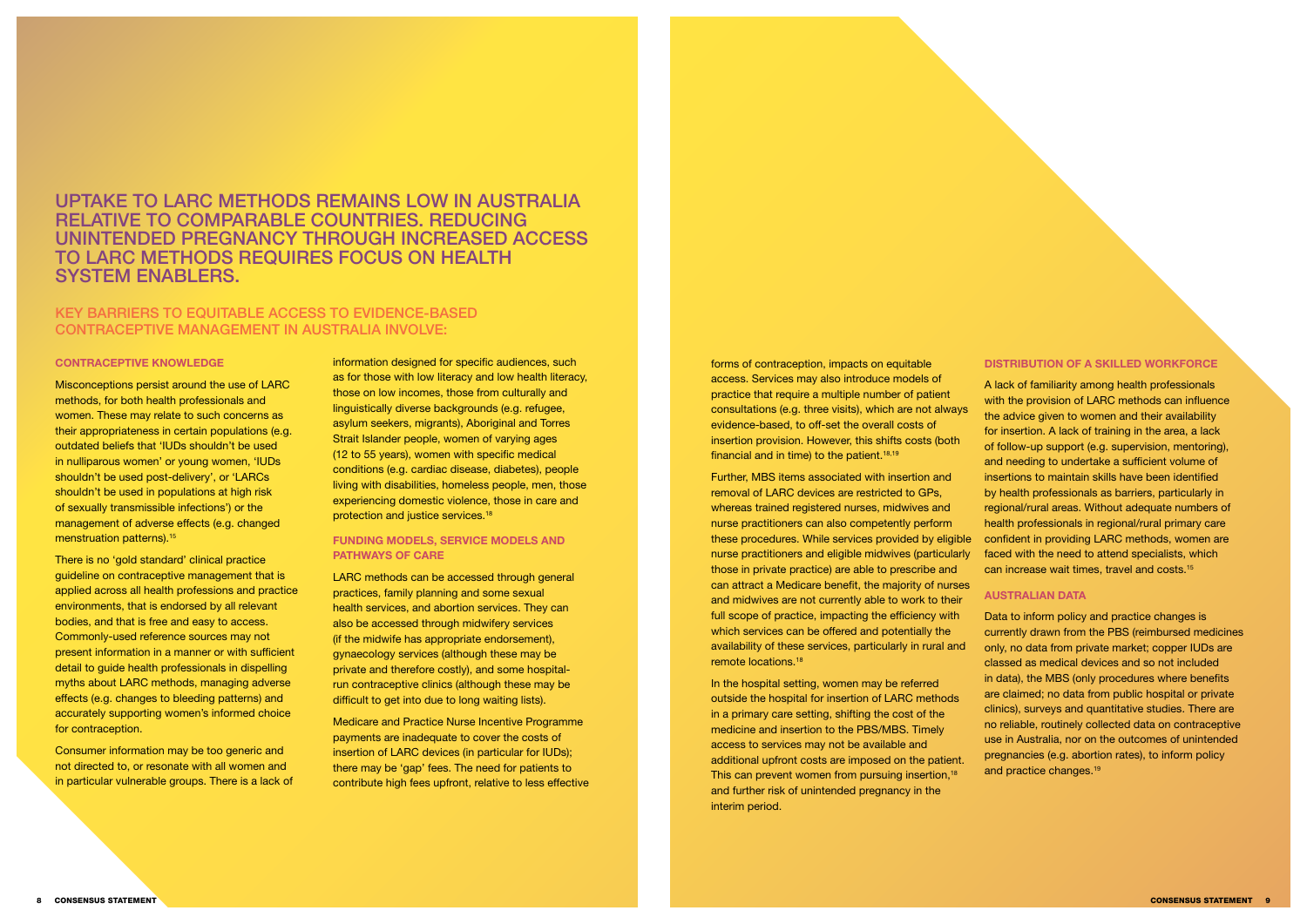

| excellence are established<br>d to support public and<br>schools with delivering<br>ally appropriate<br>and sexual health                                                            | <b>State/territory Departments of Education</b><br>and the Australian Council for Health,<br><b>Physical Education and Recreation</b><br>(ACHPER) <sup>22</sup> to lead work in this area. |
|--------------------------------------------------------------------------------------------------------------------------------------------------------------------------------------|--------------------------------------------------------------------------------------------------------------------------------------------------------------------------------------------|
| out contraceptive use is<br>Il males and females aged<br>n conjunction with the<br>Vaccination Programme. <sup>21</sup>                                                              | The Commonwealth Department of Health<br>to lead work in this area.                                                                                                                        |
| blic health campaign,<br>geted and accessible<br>or vulnerable groups who<br>information needs.<br>n Commission on Safety<br><b>Health Care Question</b><br>dapted for contraceptive | The Commonwealth Department of Health<br>to lead work in this area.                                                                                                                        |
| elopment is guided<br>experts from relevant<br>colleges, associations,<br>es and peak bodies in this<br>ccess to the quidelines is                                                   | The Commonwealth Department of<br>Health to provide funding for guideline<br>development.                                                                                                  |
| Il health professionals.<br>n the guidelines is translated<br>rofessions and services<br>ation and targeted<br>nd referenced in Health<br>equivalent).                               | Health professional colleges and<br>associations, health services and other<br>bodies (e.g. PHNs) to lead work for their<br>respective professions and services.                           |

# GOALS:

WOMEN ARE SUPPORTED TO MAKE AN INFORMED CHOICE ABOUT CONTRACEPTION.

VALUE IN CONTRACEPTIVE CARE IS ACHIEVED.

DATA AND RESEARCH INFORMS CONTRACEPTIVE POLICY AND PRACTICE.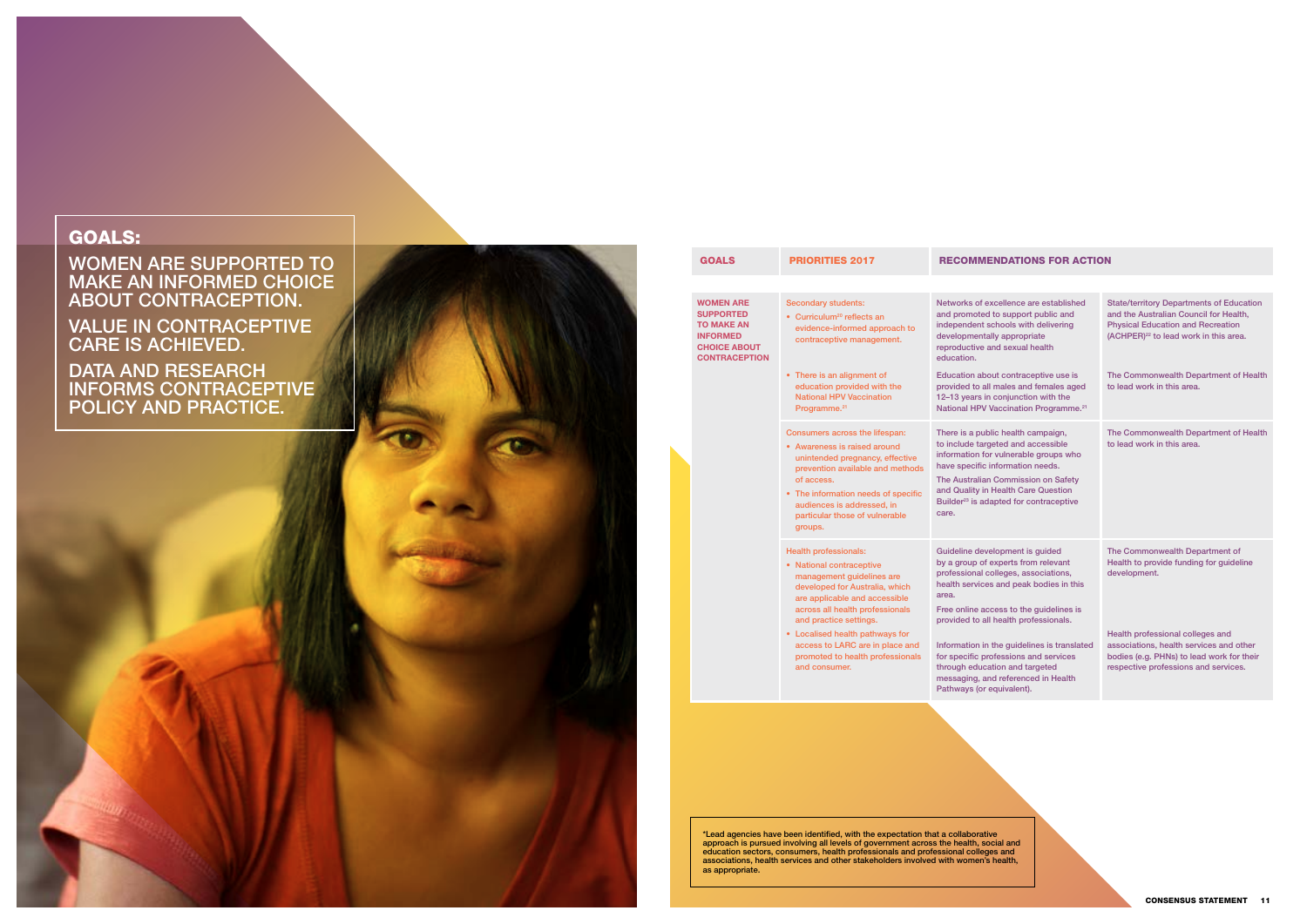DATA AND RESEARCH INFORMS **CONTRACEPTIVE** POLICY AND PRACTICE Existing data sources and collection Contraceptive data extracted from practices refined to inform contraceptive policy and practice in Australia. general pract improvement medicines. Data to inform practice is inc healthcare nat (NMDS). Accurate collection of pregnancy outcomes data, in particular abortion numbers, to inform contraceptive policy and practice in Australia. The notification introduced co informed by e. inSA, WA and The alignment of LARC services with population need is monitored. Regional need undertaken. Politicians are engaged in the area of women's reproductive health. A Parliamenta reproductive is GOALS PRIORITIES 2017 RECOMMENDATIONS FOR ACTION

| e data extracted from<br>ices is used to drive<br>in the quality use of these       | NPS Medicine Wise to support work in<br>this area through Medicinelnsight. <sup>29</sup>                 |
|-------------------------------------------------------------------------------------|----------------------------------------------------------------------------------------------------------|
| n contraceptive policy and<br>cluded in a future primary<br>tional minimum data set | The Commonwealth Government to lead<br>work in this area.                                                |
| on of abortions is<br>onsistently nationwide,<br>existing processes, e.g.<br>I NT.  | COAG to lead work in this area.<br>An expert group be convened to inform<br>approach to data collection. |
| ds assessments are                                                                  | Primary Health Networks to lead work in<br>this area, as relevant to their populations.                  |
| ary Friends Group on<br>health is formed.                                           | Interested stakeholders to lead.                                                                         |

| <b>GOALS</b>                                                          | <b>PRIORITIES 2017</b>                                                                                                                                | <b>RECOMMENDATIONS FOR ACTION</b>                                                                                                                                                                                                                                 |                                                                                                                                                                                                                                                      |
|-----------------------------------------------------------------------|-------------------------------------------------------------------------------------------------------------------------------------------------------|-------------------------------------------------------------------------------------------------------------------------------------------------------------------------------------------------------------------------------------------------------------------|------------------------------------------------------------------------------------------------------------------------------------------------------------------------------------------------------------------------------------------------------|
|                                                                       |                                                                                                                                                       |                                                                                                                                                                                                                                                                   |                                                                                                                                                                                                                                                      |
| VALUE IN<br><b>CONTRACEPTIVE</b><br><b>CARE IS</b><br><b>ACHIEVED</b> | The costs and benefits of<br>preventing unintended pregnancy<br>in Australia are understood.                                                          | In the immediate term, an evaluation<br>of the direct health care costs incurred<br>through use of different contraceptive<br>methods is undertaken and published,<br>with a full economic evaluation to follow.                                                  | The Council of Australian Governments<br>(COAG) to lead work in this area,<br>supported by the Australian Health<br>Ministers' Advisory Council (AHMAC).                                                                                             |
|                                                                       | Financing of contraceptive methods<br>supports equitable access to LARC<br>methods. Preferential access for<br>vulnerable populations is facilitated. | MBS items for insertion and removal of<br>implants and IUDs adequately reflect<br>the cost of providing the service and the<br>public health benefit.                                                                                                             | Led through the current MBS Review. <sup>24</sup>                                                                                                                                                                                                    |
|                                                                       |                                                                                                                                                       | Models of care are funded that allow<br>implant and IUD insertion and removal by<br>trained registered nurses, midwives and<br>nurse practitioners. Practice outcome<br>payments piloted to support nurse<br>involvement.                                         | The Commonwealth Department of Health<br>to lead work in this area.                                                                                                                                                                                  |
|                                                                       |                                                                                                                                                       | Innovative models for LARC methods in<br>hospital (e.g. LARC methods in maternity<br>imprest and standard postnatal care for<br>vulnerable populations) are supported<br>and evaluated.                                                                           | <b>State/territory Departments of Health to</b><br>lead work in this area, including within<br>the National Framework for Maternity<br>Services. <sup>28</sup>                                                                                       |
|                                                                       |                                                                                                                                                       | The provision of LARC methods is<br>included in work to progress a bundled<br>pricing approach <sup>25</sup> for maternity care.                                                                                                                                  | The Independent Hospital Pricing<br>Authority to lead work in this area.                                                                                                                                                                             |
|                                                                       |                                                                                                                                                       | A program to offer LARC methods to<br>women aged <25 years at no cost, and<br>without limiting the health services at<br>which the service is provided, is piloted.                                                                                               | The Commonwealth Department of Health<br>to lead this work.                                                                                                                                                                                          |
|                                                                       | Models of care support implant<br>and IUD insertion and removal by<br>trained registered nurses, midwives<br>and nurse practitioners.                 | Evidence for nurse and midwife<br>involvement in LARC methods in primary<br>healthcare, with a particular focus<br>on regional Australia and vulnerable<br>populations, is translated in practice.                                                                | The National Health and Medical<br>Research Council (NHMRC) and the<br>Department of Health recognise the<br>alignment between this and their<br>strategy <sup>26</sup> and Medical Research Future<br>Fund priorities <sup>27</sup> , respectively. |
|                                                                       | Models of care support access to<br><b>LARC</b> methods through maternity<br>care.                                                                    | Contraception management is built into:<br>prenatal care guidelines, allowing<br>٠<br><b>LARC</b> prescription and dispensing<br>prior to hospital so that insertion<br>can occur immediately post-delivery,<br>where appropriate.*<br>postnatal care guidelines. | <b>State/territory Departments of Health to</b><br>lead work in this area, including within<br>the National Framework for Maternity<br>Services. <sup>29</sup><br>The Commonwealth Department of Health<br>to lead this work.                        |
|                                                                       | Training programs are accessible<br>to GPs, nurses and midwives to<br>increase the numbers skilled in<br>implant and IUD insertion and<br>removal.    | A training model that supports equitable<br>access to LARC methods.<br>Education programs that lead to<br>registration for medical practitioners,<br>nurses and midwives to include implant<br>and IUD insertion and removal within<br>their curriculum.          | Relevant professional colleges and health<br>services to lead work in this area. The<br><b>Commonwealth Department of Health to</b><br>provide funding to support training at no<br>cost to health professionals for this health<br>priority.        |

\*This recommendation for action is not aligned with the Product Information(s) for LARCs (as defined within this document i.e. implant and IUD)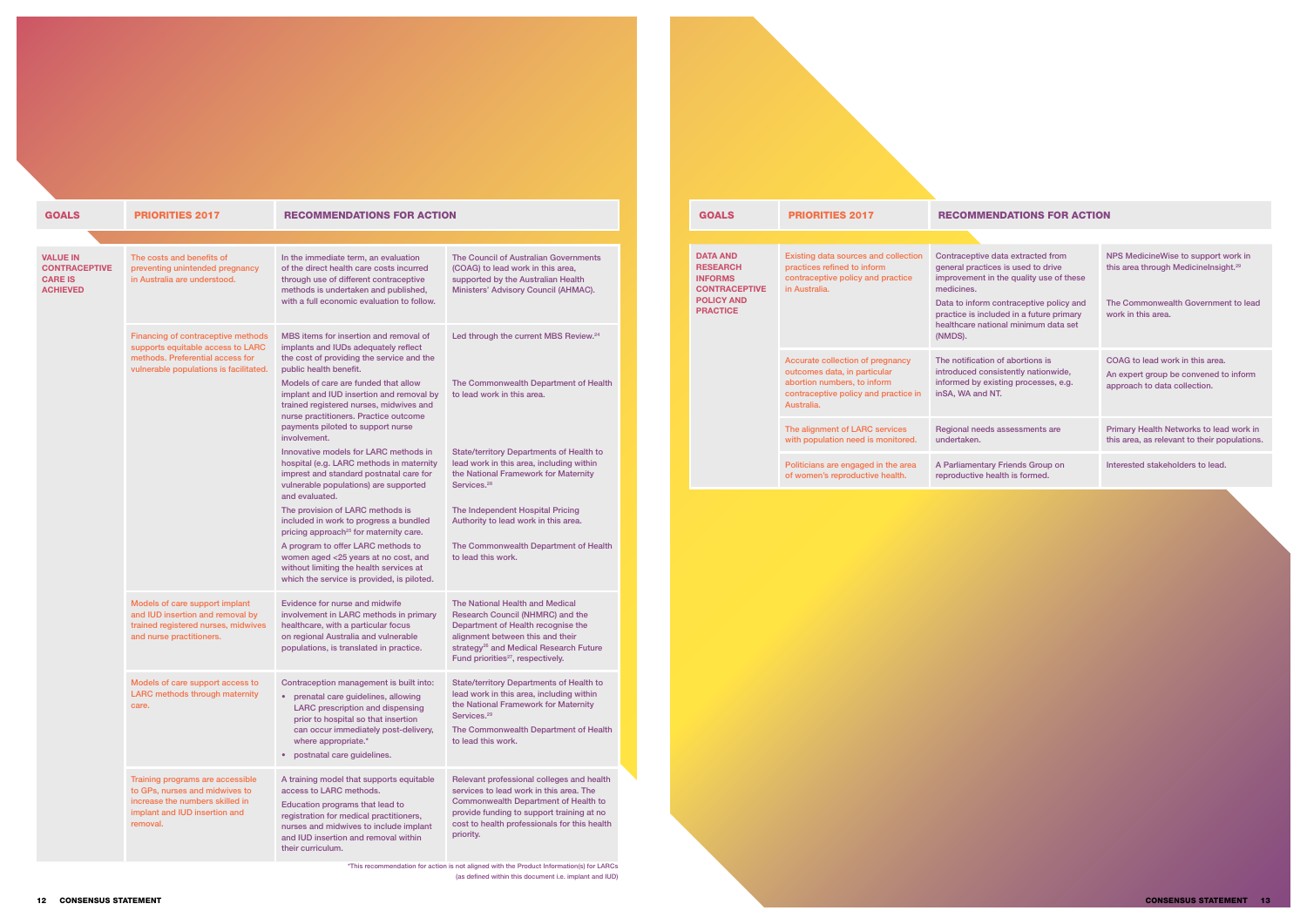# ACKNOWLEDGEMENTS

The development of this Consensus Statement was facilitated by the Australian Healthcare and Hospitals Association (AHHA) under the direction of a Steering Committee, with the following members: Clinical Associate Professor Deborah Bateson Adj. Professor Ann Brassil Dr Helen Calabretto

Dr Tamsin Cockayne

Professor Gab Kovacs

Dr Heather McNamee

Philip Goldstone Marie Stopes International

The AHHA is grateful for the participation of the following individuals in the Stakeholder Forum, held 19 May 2017 in Canberra, to review and refine the Consensus Statement.

Deborah Bateson Family Planning NSW

Claire Bekema Australian Healthcare and Hospitals Association

Kirsten Black The University of Sydney

Rebekah Bowman Australian College of Midwives

Pip Brennan Consumers Health Forum of Australia

Helen Calabretto SHine SA

Danielle Dalla Public Health Association of Australia

Matthew Daniel Australian Nursing and Midwifery Federation

Jill Davidson SHine SA

Marsha Gomez Pharmacy Guild of Australia

Kenneth Hargreaves MSD

Tony Hobbs Australian Government Department of Health

Melissa Hobbs Capital Health Network

Jane Hocking Centre for Epidemiology and Biostatics, Melbourne School of Population and

Global Health Daniel Holloway

Australian Healthcare and Hospitals Association

Amanda Jones Australian Healthcare and Hospitals Association

Gab Kovacs Monash University Department of O & G

Boon Lim Royal Australian and New Zealand College of Obstetricians and Gynaecologists

Jane Lucke Australian Research Centre in Sex, Health and Society

Milica Markovic Prevention, Population Heath and Place, Department of Health and Human Services Victoria

Heather McNamee, Cairns Doctors

Patricia Moore Royal Womens Hospital, Melbourne

Lucio Naccarella Centre for Health Policy, Melbourne School of Population and Global Health, The University of Melbourne

Elissa O'Keefe Australian College of Nursing

Krister Partel Australian Healthcare and Hospitals Association

Christine Phillips Royal Australian College of General Practitioners

Liz Price Children By Choice

Paul Rivalland Family Planning NT

Lisa Robey Australian Healthcare and Hospitals Association

Trish Russell Pharmaceutical Society of Australia

Nicki Russell North West Melbourne Primary Health Network

Megan Taylor Australian College of Nurse Practitioners

Michelle Thompson Marie Stopes International

Peter Thompson Medical Industries Australia

Alison Verhoeven Australian Healthcare and Hospitals Association

Bronwyn Vincent National Aboriginal Community Controlled Health Organisation

Cathy Watson Department of General Practice, Monash University

Kaycee Wisemantel Hunter New England and Central Coast PHN

# ENDORSEMENTS

This Consensus Statement has been endorsed by:



CHILDREN **BY CHOICE** 

**ASSOCIATION INCORPORATED** 







**Family Planning** Welfare Association of NT Inc.



**SHINE** 

family

planning nsw





and New Zealand













**The Royal Australian College of Obstetricians** and Gynaecologists . In Missource's Abuselts





the voice of<br>public healthcare











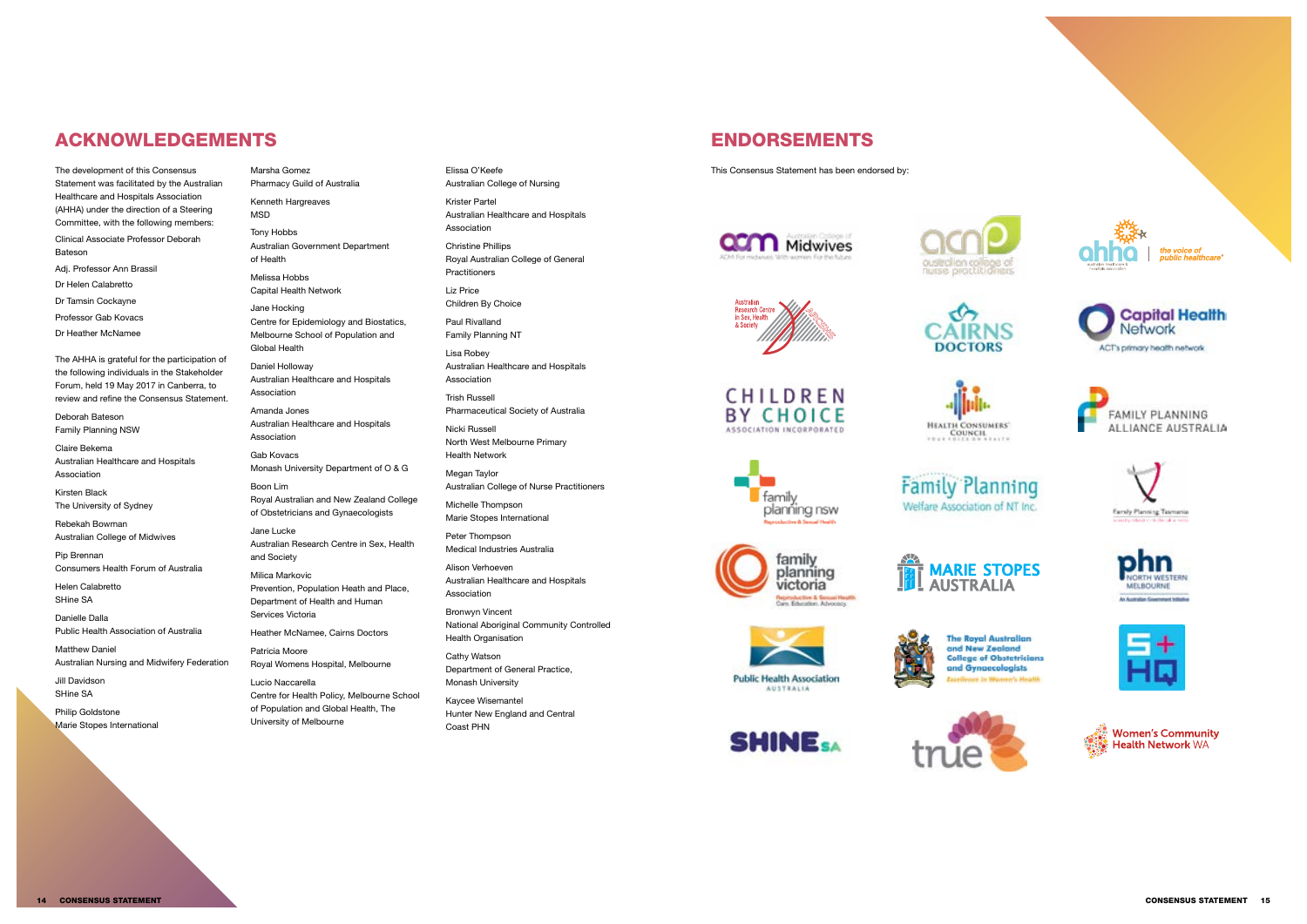

1. Marie Stopes International Australia. Real choices: women, contraception and unplanned pregnancy. Sydney: MSIA; 2008.

2. Rowe H, et al. Prevalence and distribution of unintended pregnancy: the Understanding Fertility Management in Australia National Survey. Aust NZ J Public Health 2016;40:104- 9.

3. Grayson N, et al. Use of Routinely Collected National Data Sets for Reporting on Induced Abortion in Australia. Sydney: Australian Institution of Health and Welfare National Perinatal Statistics Unit; 2005.

4. Gipson J, et al. The effects of unintended pregnancy on infant, child and parental health: a review of the literature. Studies in Family Planning 2008;39(1):18-38.

5. Logan C, et al. The consequences of unintended childbearing – a white paper. Child Trends; 2007.

6. Sonfield A, et al. The social and economic benefits of women's ability to determine whether and when to have children. New York: Guttmacher Institute; 2013.

7. National Museum of Australia. Defining moments in Australian history – the pill. At: www.nma.gov.au/online\_features/defining moments/featured/the\_pill; accessed 20 March 2017.

8. Richters J, et al. Contraceptive practices among women: the second Australian study of health and relationships. Contraception 2016;94(5):548-55.

9. Manchikanti Gomez A, et al. Women or LARC first? Reproductive autonomy and the promotion of long-acting reversible contraceptive methods. Perspectives on sexual and reproductive health 2014;46(3):171-5.

10. Long acting reversible contraception (LARC): Position statement. Family Planning Alliance Australia; 2014.

11. Long acting reversible contraception (C-Gyn 34). Melbourne: The Royal Australian and New Zealand College of Obstetricians and Gynaecologists; 2014.

12. American College of Obstetricians and Gynaecologists. ACOG Practice Bulletin No. 121: long-acting reversible contraception: implants and intrauterine devices. Obstet Gynecol 2011;118:184-196.

> 24. Medicare Benefits Schedule Review. At: www.health.gov.au/internet/main/publishing. nsf/content/mbsreviewtaskforce

13. National Institute for Health and Clinical Excellence. Long-acting reversible contraception: Clinical guideline. London: RCOG Press; published 2005, last updated 2014.

14. Contraception policy. Canberra: Public Health Association of Australia; 2014.

15. Garrett C, et al. Understanding the low uptake of long-acting reversible contraception by young women in Australia: a qualitative study. BMC Women's Health 2015;15:72.

16. Peipert J, et al. Continuation and satisfaction of reversible contraception. Obstet Gynecol 2011;117(5):1105-13.

17. National Collaborating Centre for Women's and Children's Health. Long-acting reversible contraception: the effective and appropriate use of long-acting reversible contraception. London: National Institute for Health and Clinical Excellence; published 2005, last updated 2013.

18. A health system that supports contraceptive choice. Canberra: Australian Healthcare and Hospitals Association; 2016.

19. Mazza D, et al. Current barriers and potential strategies to increase the use of long-acting reversible contraception (LARC) to reduce the rate of unintended pregnancies in Australia: an expert roundtable discussion. Aust NZ J Obstet Gynaecol 2017;1-7.

20. Relationships and sexuality. Australian Curriculum. At: www.australiancurriculum.edu. au/Curriculum/FocusArea/ecf580d5-b334- 4d39-bf1e-8fe22d187ee5

21. Human Papillomavirus (HPV). Australian Government Department of Health. At: www. immunise.health.gov.au/internet/immunise/ publishing.nsf/Content/immunise-hpv

22. The Australian Council for Health, Physical Education and Recreation. At: https://www. achper.org.au/

23. Question Builder. At: https://www. safetyandquality.gov.au/questionbuilder/

25. IHPA Work Program 2017-18. Draft for public comment May 2017. At: https://www. ihpa.gov.au/sites/g/files/net636/f/draft\_work\_ program\_2017-18.pdf

26. NHMRC strategic direction. At: https:// www.nhmrc.gov.au/about/nhmrcs-missionand-functions/nhmrc-strategic-direction

27. Medicare Research Future Fund. At: http:// health.gov.au/internet/main/publishing.nsf/ Content/mrff

28. National Framework for Maternity Services. Atwww.coaghealthcouncil.gov.au/ Projects/National-Framework-for-Maternity-Services

29. Using MedicineInsight data. At: https:// www.nps.org.au/medicine-insight/usingmedicineinsight-data

# REFERENCES